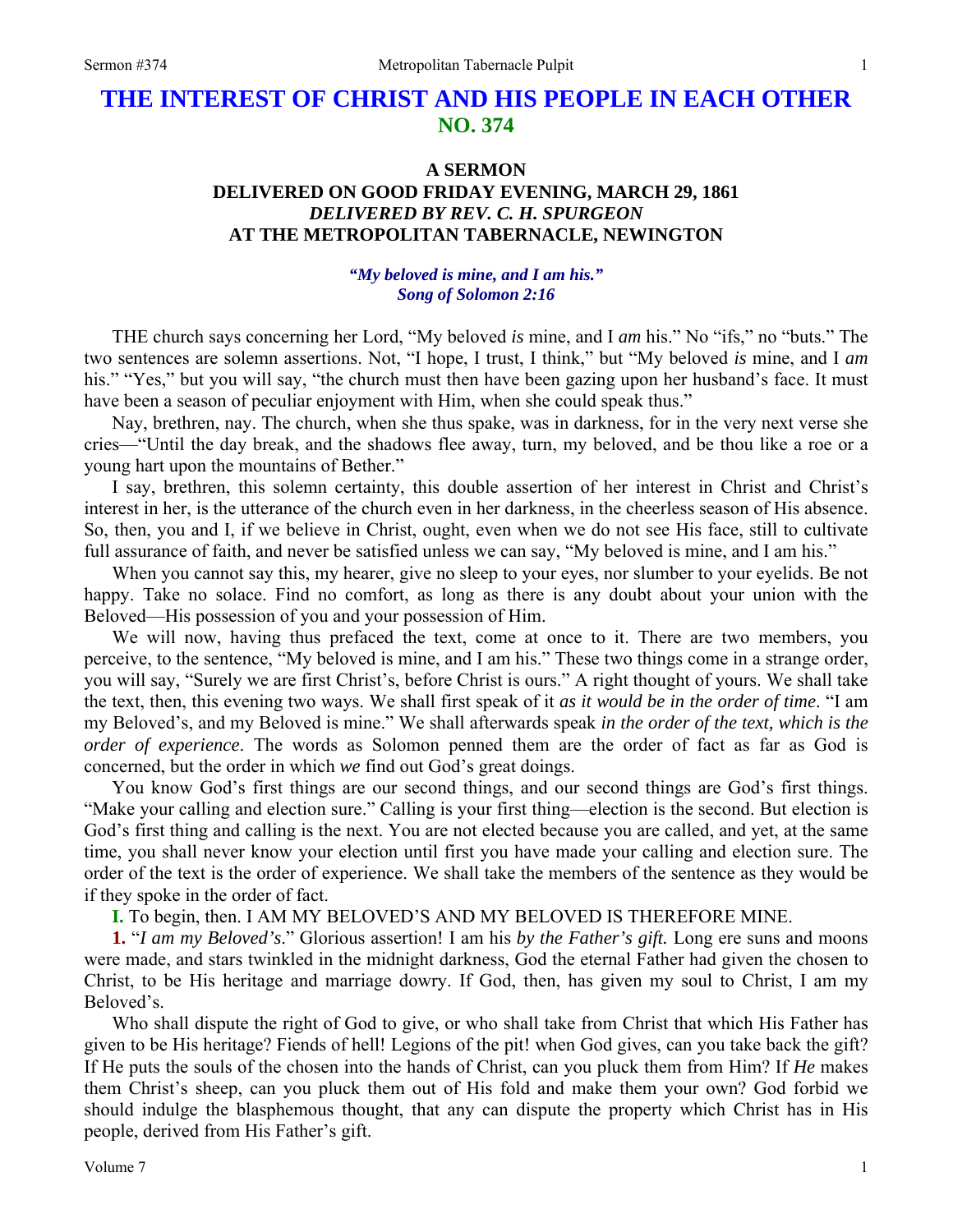But I am my Beloved's, if I am a believer, because of *Jesus Christ's purchase* of me. We were "bought not with corruptible things, as with silver and gold, but with the precious blood of Christ." Christ has an absolute right to all that He bought with His blood. I do not believe in that dreamy atonement, by which Christ redeems and purchases, and yet the purchase is a fiction, and the redemption a metaphor. All that Christ bought with blood He will have.

If a man buy with gold and silver of an honest man, he gets his own, nor will he be content until he do, but when Christ ransoms with blood, and buys of God Himself, and redeems His own people, it is not possible that He should be frustrated of His purpose or denied the object of His death. I am my Beloved's then, because He has paid the full price for me, counted down the purple drops, and positively and surely has as much bought me with His money as ever Abraham of old bought flocks of sheep and oxen, or as ever of old Jacob served for Rachel and for Leah.

No title deeds ever made estate more truly the property of the purchaser, than did the resurrection guarantee the rights of Christ in the "purchased possession." "I am my Beloved's," by a double tie—by the Father's gift and by the Son's divine purchase. These two things are not easily reconcilable in some minds. But let it be carried in your hearts as a matter of fact, that there is as much grace in the Father's giving the elect to Christ as if no price were paid, and secondly, that there was as full and true a price paid to the Father as though the Father had been justice only and not love.

The grace of God and His justice are both of them full-orbed, they are never eclipsed. They are never made to shine with divided lustre. He is as gracious as though He were not just. He is as awfully severe as though there were no grace in His nature.

But more than this, "I am my Beloved's," for I am His *by conquest*. He fought for me, and He won me, let Him possess me. He went alone to that great battle. He defied all the hosts which had made me their prey, encountered first my sins, and slew them with His blood, encountered next Satan himself, and bruised the serpent's head, encountered death, and slew him by "destroying him that had the power of death, that is, the devil."

O Christ! You deserved to have those for whom You did wrestle and agonize even unto blood, and who by Your strong hand You brought out of the land of their captivity. Never could conqueror claim a subject so justly as Christ claims His people. They were not only His, eternally His, by the purchase of His blood, but they are His because He has taken them by overwhelming might, having delivered them out of the hand of him who was stronger than they. That sword which He girds upon His thigh, is both the right by which He claims and the might by which He keeps His ransomed.

Besides this, every true believer can add, "I am my Beloved's," by a *gracious surrender*. With full consent I give myself to You. This is your language, brothers and sisters. It is mine. "I am my Beloved's." If I was never His before, I do desire to give myself up to Him now. His love shall be the fetters in which I, a happy captive, will walk at His triumphant chariot wheels. His grace shall bind me with its golden chains, so that I will be free, and yet His bondman forever. The mercies of each hour shall be fresh links, and the benefits of each day and night shall be new rivets to the chain.

No Christian would like to be his own. To be one's own is to be lost, but to be Christ's is to be saved. To be one's own is to be a wandering sheep. To be Christ's is to return to the great Bishop and Shepherd of our souls. Do you not remember, many of you, the night when you first surrendered to Christ? He stood at the door and knocked—the door was overgrown with brambles. The hinges had rusted from long disuse. The key was lost. The wards of the lock was welded together with filth and rust. Nay, from within the door was bolted fast.

He knocked—at first a gentle knock, enough to let you know who it was. You laughed. He knocked again. You heeded not. You heard His voice as he cried, "Open to Me, open to Me. My hair is wet with dew, and My locks with the drops of the night." But you had a thousand frivolous excuses, and you would not open to Him.

Oh! do you remember when at last He put in his hand by the hole of the lock, and your heart was moved for Him? "Jesus. Savior! I yield, I yield. I can hold out no longer, my heart melts. My cruel soul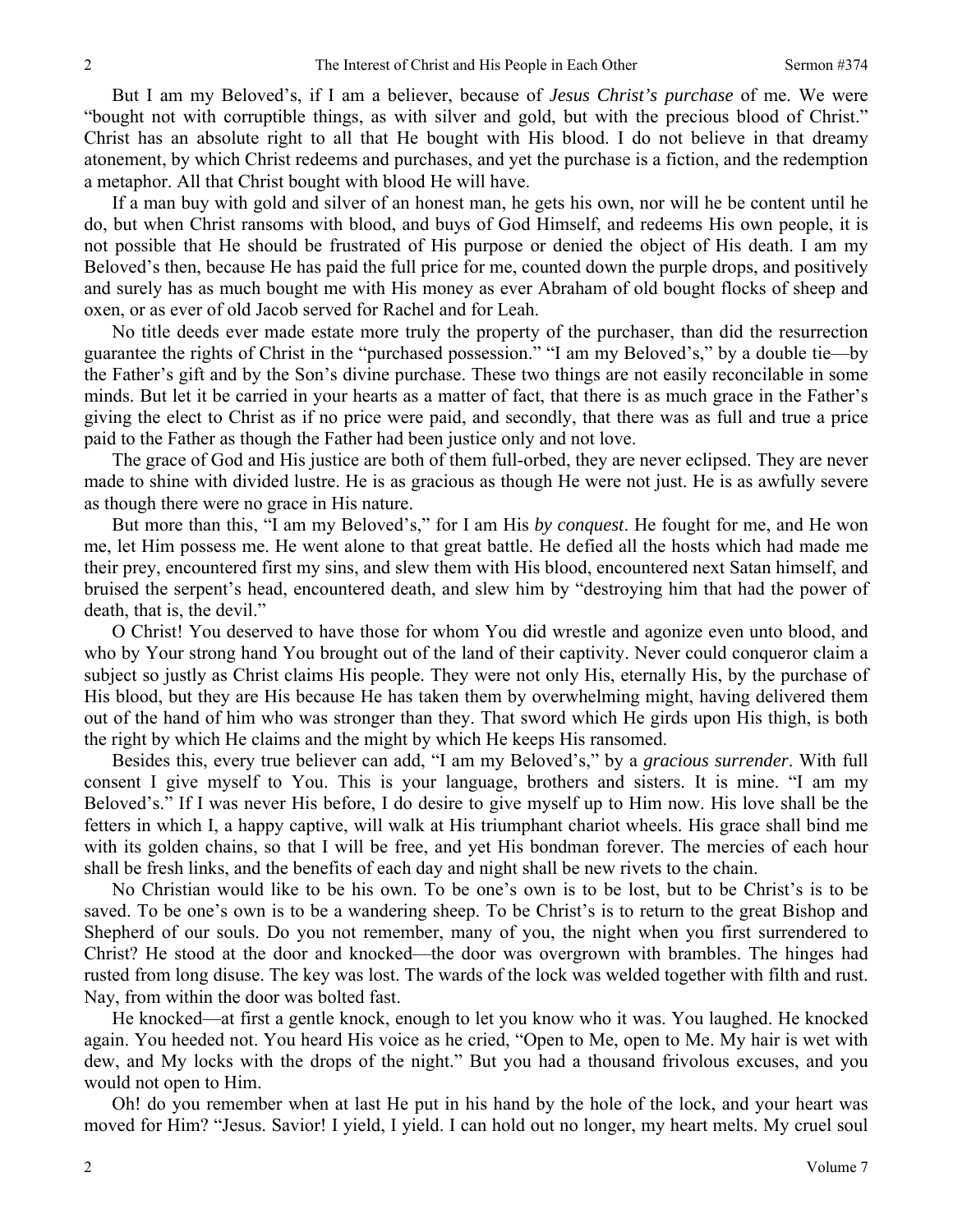3

relents. Come in! Come in! and pardon me that I have kept You out so long, resisted so long the wooings of Your heavenly love." Well, *you* will say tonight, and set your solemn hand and seal to it, that you are Christ's because you do once again, voluntarily and freely, surrender yourself to Him.

I think tonight would be a very proper occasion for each of us to renew our dedication vows. We are many of us believers. Let us go to our chamber and say thus—"O God! You have heard our prayers as a church. We have entered into Your house. We have seen it filled to the full. By this, the answer which You have given to our prayers, we re-dedicate ourselves to You, desiring to say with the spouse more fully than heretofore, 'I am my Beloved's.'"

Let us pause here an instant. We have seen how we came to be our Beloved's, let us inquire in what sense we are so now.

We are His, first of all, by *a near affinity* that never can be sundered. Christ is the Head—we are His members. There is nothing which my Head possesses so truly as my hands, and my heart. Your head could not say that its helmet and plume are so truly its own as the neck, the sinews, the veins, which are joined thereunto. The head manifestly has a distinct and peculiar property in every member.

"I am my Beloved's," then, even as my hand and foot are mine. "I am my Beloved's"—if He lose me, I will be mutilated. "I am my Beloved's," if I be cut away or even wounded, *He* will feel the pain. The Head *must* suffer, when the members are tempted and tried. There is nothing so true and real, in the sense of property, as this.

I would that you who doubt the perseverance of the saints would take these few words to heart. If once Christ should lose His people, He would be a Head without a bod—that were a ghastly sight. Nay, if He lost one of His people, He would be the Head of a mutilated body—that were not a glorious sight. If you imagine the loss of one mystical member of Christ, you must suppose an imperfect Christ—one whose fullness is not full, whose glory is not glorious, whose completeness is not complete. Now I am sure you would scout that idea and it will be joy for you to say, "As the members belong to the Head, so am I my Beloved's."

Further than this—we are our Beloved's by a most *affectionate relationship*. He is the Husband, believers are the spouse. There is nothing that a man has that is so much his property as his own wife, except it be his very life. A man's wealth may melt by losses. A man's estate may be sold to pay his debts. But a man's wife, as long as she lives, is his absolute property. She can say, "He is mine." He can say, "She is mine."

Now Christ says of all His people, "You are mine, I am married unto you. I have taken you unto Myself, and betrothed you unto Me in faithfulness." What do you say! Will you deny the celestial marriage bond? God forbid. Will you not say to your Lord tonight, "Yes, I am my Beloved's"? Ah! there is no divorce court in heaven, there is no division, no separation bill possible, for He "hateth putting away." If chosen, He will not reject—if once embraced, He will never cast out. His she is, and His she shall be evermore. In this sense, then, "I am my Beloved's."

Yet once more—"I am my Beloved's" by an *indissoluble connection*, just as a child is the property of his father. The father calls his child his own. Who denies it? What law is so inhuman as to allow another to rend away the offspring of his bowels from the parent? There is no such law among civilized men. Among the aboriginal savages of the southern states of America, such a thing may exist. But among civilized men there can never be any dispute but that the father's right to his child is supreme, and that no master and no owner can override the rights of the parent to his son.

Come, then—even so are we His. "He shall see *his* seed." "He shall see of the travail of his soul." If He could lose His glories, if He could be driven from His kingdom, if He could be despoiled of His crown, if His throne could totter, if all His might could melt away as the snow-wreath melts before the summer's sun—yet at least His seed would be His own.

No law, human or divine, could unchild the believing child, or unfather Christ, the everlasting Father. So then, it is a great joy to know that each believer may say, in the highest sense—"I am my Beloved's. I am His child, and He is my parent." I half wish that instead of my preaching now, we could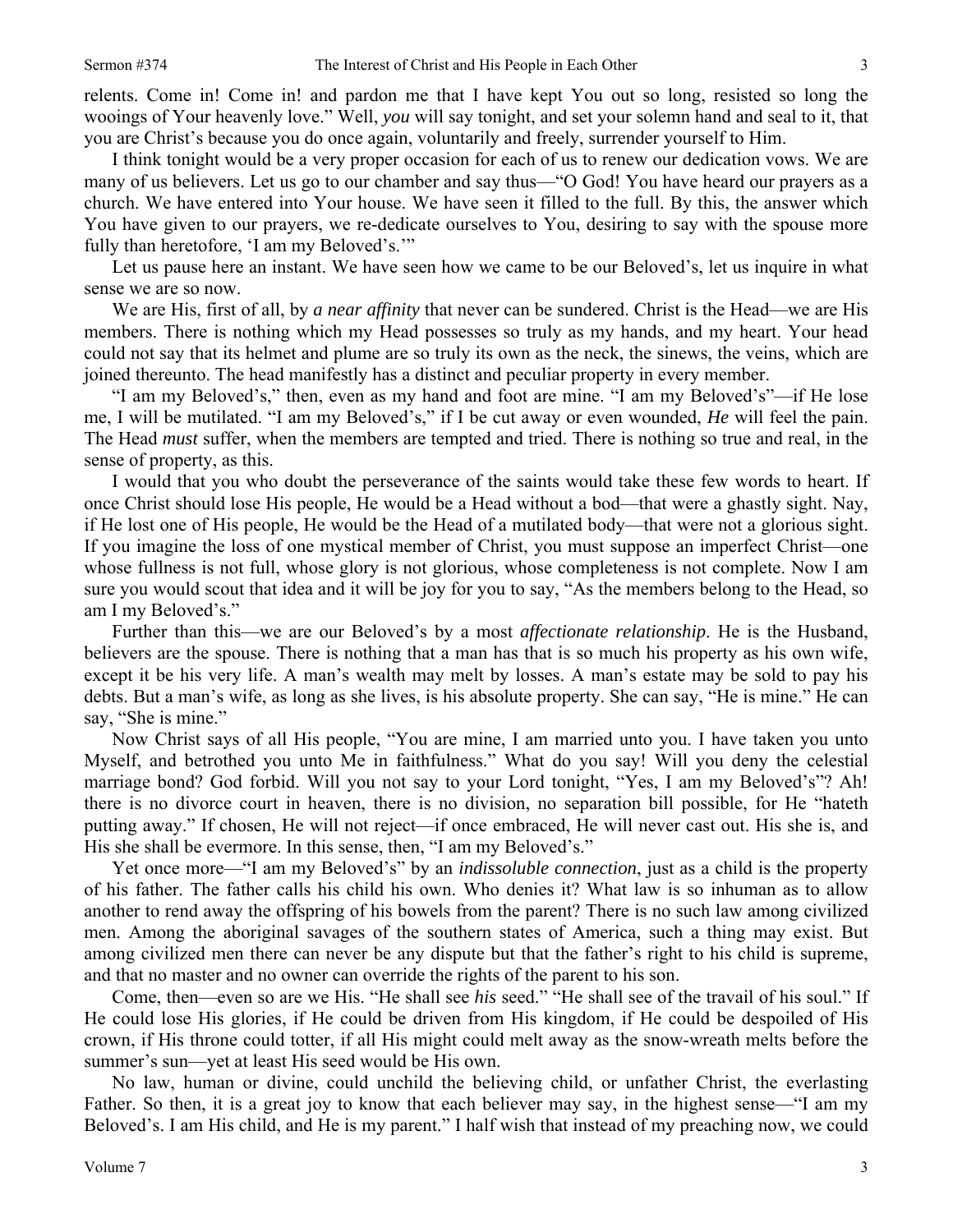stand up, each of us who feel the force of this sweet sentiment, and say, "'Tis true, great God, by eternal donation, by complete purchase, by a full surrender, by a mighty conquest, I am my Beloved's. He is my Head, my Husband, my Father, and my All."

**2.** The second sentence in order of time is, "My beloved is mine." Ah! you very poor men and women, you who could not call one foot of land your own, and probably never will till you get the space where you lie down to sleep the sleep of death! If you can say, "My beloved is mine," you have greater wealth than Croesus ever knew or than a miser ever dreamed. If my soul can claim Christ, the eternal God and the perfect man, as being my own personal property, then my soul is rich to all the intents of bliss—should the the body walks in rags, or should the lips know hunger, or the mouth be parched with thirst.

But how is my Beloved mine? He is mine, because *He gave Himself to me of old*. Long ere I knew it, or had a being, He covenanted to bestow Himself on me—on all His chosen. When He said, "Lo, I come; in the volume of the book it is written of me, I delight to do thy will, O God," He did in fact become my substitute, giving Himself to do my work, and bear my sorrow.

Mine He is because *that covenant has been fulfilled* in the *actual* gift. For me (I speak in the first person, because I want you each to speak in the first person too), for you, my soul, He laid aside His robes of glory to become a man. For you He was swaddled in the weakness of infancy and lay in the poverty of the manger.

For you, my soul, He bore the infant body, the childish form, and the human flesh and blood. For you the poverty which made Him cry, "Foxes have holes, and the birds of the air have nests, but I, the Son of man, have not where to lay my head." For you, my soul, for you that shame and spitting, that agony and bloody sweat, that cross, that crown of thorns, those expiring agonies, that dying groan.

"My beloved," in all this, "is mine." Nay, yours the burial, yours the resurrection and its mystic meaning, yours the ascension and its triumphant shouts, yours the session at the right hand of God. Yes, and by holy daring we avow it, He who sits today, "God over all, blessed for ever," is ours in the splendor of His majesty, in the invincibility of His might, in the omnipresence of His power, in all the glory of His future advent. Our Beloved is ours, because He has given Himself to us, just as He is.

But besides that, our Beloved is not only ours by His own gift, which is the bottom of all, but He is ours by a *graciously completed union*. What a wonderful thing is the doctrine of union with Christ. "We are members of His body, of His flesh, and of His bones. For this cause shall a man leave his father and mother, and shall cleave unto his wife, and they twain shall be one flesh. This is a great mystery, but I speak concerning Christ and the church."

Christ and His church are one—one as the stones are one with the foundation; one, as the branches are one with the vine; one, as the wife is one with the husband; one, as the members are one with the Head; one, as the soul is one with the body. Nay, if there can be conceived a union closer still, and there is but one, we are one with Christ, even as Christ is one with His Father. "I in them, and thou in me." for thus the union stands.

Now, as soon as ever we are one with Christ, you see at once that Christ must be ours. There is a common property between Christ and His people. All theirs belongs to Him—His belongs to them. They have not two stocks, they have but one. He has cast in His wealth, they have cast in their poverty—from that day they have common funds. They have but one purse—they have all things in common. All He is and all He has is theirs, and all they are or can be belong to Him.

I might add, but this is a high point, and needs to be experienced rather than preached upon, Christ is ours *by His indwelling*. Ignatius used to call himself the God-bearer, and when some wondered at the title, he said—"I carry God about within me. Our bodies are the temples of the Holy Ghost." That is an amazing text, awful in the splendor of its meaning.

Does the Holy Ghost dwell in a man? Ay, that He does. Not in this temple, "not in tabernacles made with hands." That is to say of man's building, but within this soul, and in your soul, and in the souls of all His called ones, He dwells. "Abide in me," said He, "and I in you." Christ must be in you, the hope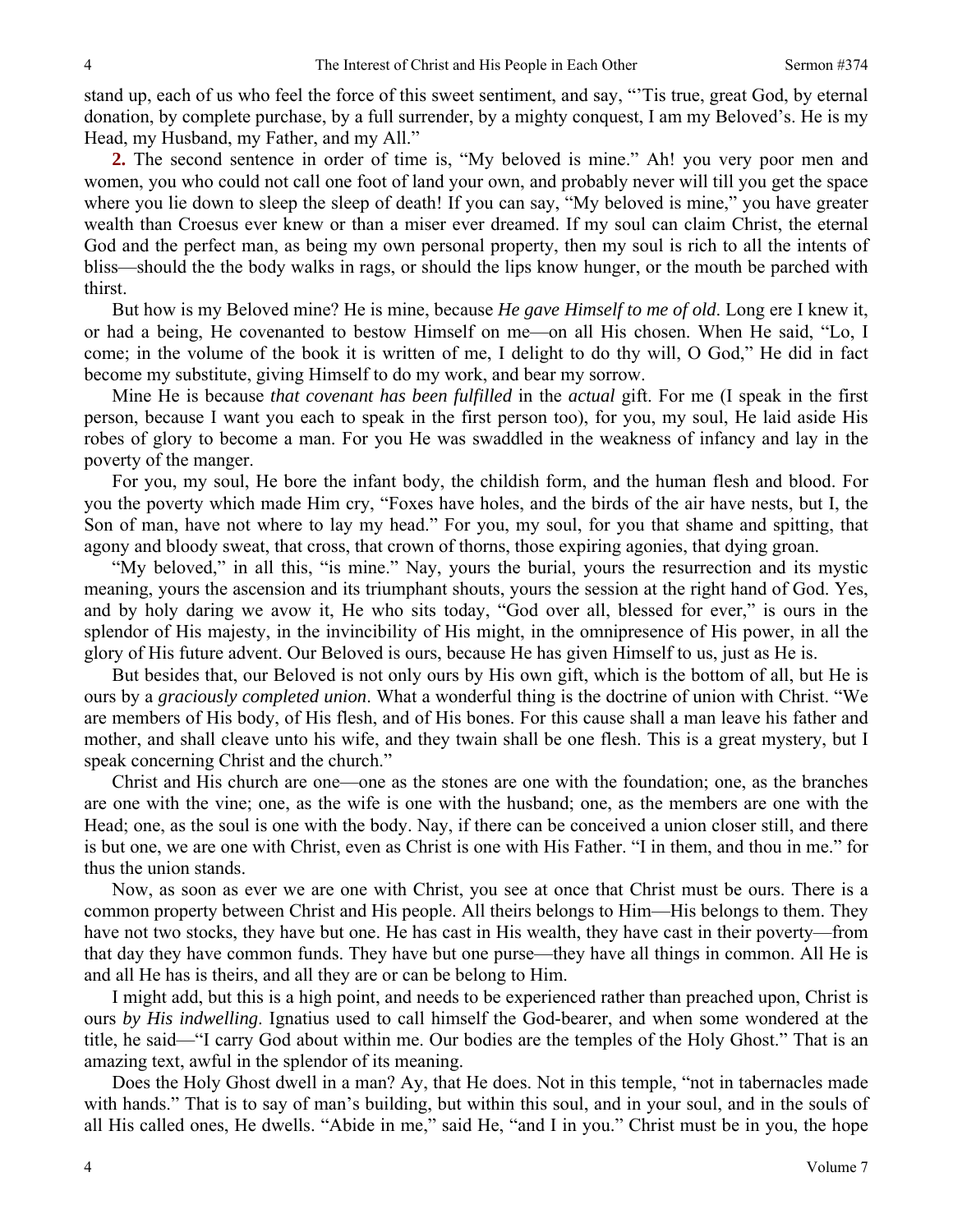of glory. Christ must be formed in you, as He was in Mary, or you have not come yet to know to the full the divine meaning of the spouse, when she said—"My beloved is mine, and I am his."

Now, tonight, I wish that we could get practical good, to our comfort, out of the thought that Christ is ours, if we be believers. Hear me, then, a moment or two, while I dilate upon that thought. Christ is *surely* yours. It is not a questionable property, a matter to be put into dispute with heaven's chancery. Beyond question Christ is the property—the rightful heritage—of every elect and called one.

Again—Christ is ours *personally*. We sometimes speak of severally and jointly. Well then, Christ is ours jointly. But blessed be His name, He is ours severally too. Christ is as much yours tonight, however mean you may be, as though He did not belong to another man living. The whole of Christ is yours. He is not part mine, and part yours, and part another man's. He is all mine, all yours—personally mine, personally yours. Oh that we could realize this fact!

And then, again, Christ is *always* ours. He is never more ours at one time and less ours at another. The moment we believe in Him we may know our perfect and invariable right to Christ—a right which depends not upon the changes of the hour, or upon the temperature of our frames and feelings, but upon those two immutable things wherein it is impossible for God to lie. Christ is ours tonight, and glory be to His name for it, if we believe He is ours forever.

> *"This sacred bond shall never break, Though earth's old columns bow; The strong, the feeble, and the weak Can claim their Saviour now."*

And this they shall do, perhaps with greater joy, but not with greater right, when they stand before the throne of God.

I cannot, tonight, in a place to which I am so little accustomed, bring all my thoughts together as I would. But methinks if I could but put this truth before you, or rather, if the Spirit of God would put it so that you could *feel* Christ to be yours, it would make you spring from your pew with ecstasy. Why, it is enough to thrill every chord in a man, and if a man may be compared to a harp, make every string in him pour forth an ocean of music. Christ mine—myself Christ's—there cannot be a more joyous or more heavenly theme beneath the skies.

**II.** I have thus completed the first work of this evening—taking the sentences of the text in the order of time. I shall now take the text IN THE ORDER IN WHICH IT IS GIVEN TO US, WHICH IS THE ORDER OF OUR EXPERIENCE.

Do you not see, that to a man's experience, God's order is reversed? We begin thus—"My beloved is mine." I go to Him, take Him up in the arms of my faith, as Simeon took up the little child in the temple, and pressing Him to my heart, I say—"Jesus, You are mine. All unholy and unclean, I nevertheless obey Your command. I believe You, I take You at Your word. I touch the hem of Your garment. I trust my soul wholly with You. You are mine and my soul can never part with You."

What next? Why then the soul afterwards says—"Now I am Yours, tell me what You would have me to do. Jesus, let me abide with You. Lord, I would follow You whithersoever You go. Put me on any service, dictate to me any commandment. Tell me what You would have me do to glorify You."

> *"Through floods, through flames, if Jesus lead, I'll follow where He goes."*

For I am His. Christ is mine—this is faith. I am His—this is good works. Christ is mine—that is the simple way in which the soul is saved. I am Christ's—that is the equally simple method by which salvation displays itself in its practical fruits. I am afraid some of you have never carried out the last sentence, "I am Christ's."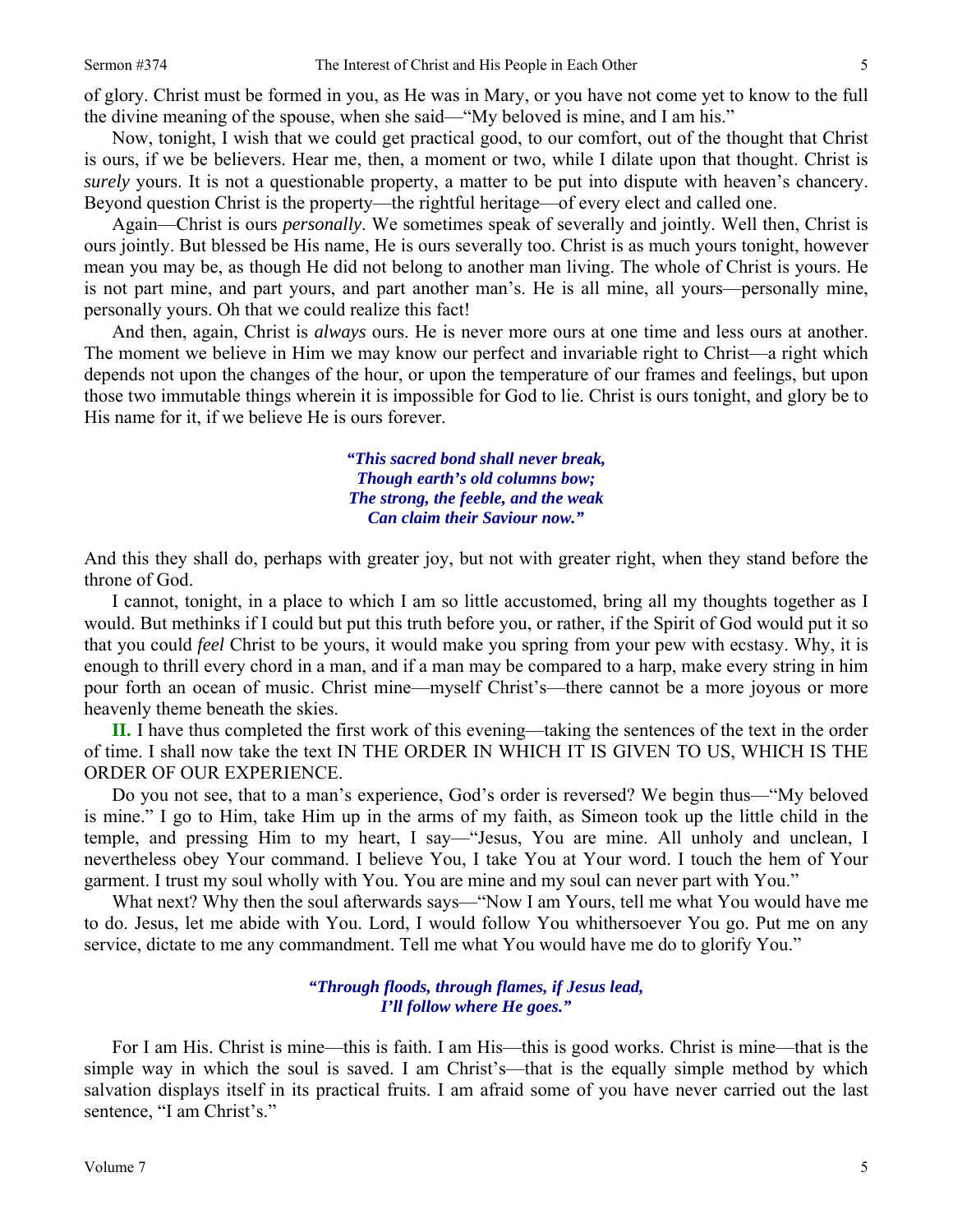I know some, for instance, who believe (mark, I am not speaking to those who do not) who believe it to be the duty of every Christian to profess his faith in baptism, are nevertheless not baptized. They say they are Baptists in principle. They are Baptists without any principle at all. They are men who know their Master's will, and do it not, and they shall surely be beaten with many stripes.

In other men it becomes a sin of ignorance, but with such men it is willful. They reply, "It is a nonessential." Things non-essential to salvation are nevertheless essential to obedience. As I said a few Sabbaths ago, you would not like a servant who only did what he liked to do, and told you that some of your commands were non-essential. I am quite certain that if a soldier did not load his gun, or stand in rank, or shoulder arms at the word of command, the court martial would never listen for an instant to the plea of non-essential.

God's commands require obedience and it is essential that every servant be found faithful. I say, it is exceedingly essential to a Christian to do what he is told to do. Whatever Jesus bids us do, if it save us not from anything else, at any rate the fulfillment of it will save us from the sin of being disobedient to Him.

Now will you try, my dear friends, not in the one command only, which lies at the threshold of the house, but in all others, to feel that you are not your own? "Ah!" says one man, "I am not my own, I have so much to do for my family." Another, "I am not my own, I belong to a political party." Another, "I am not my own, I belong to a firm." Just so—all these are ways in which men are kept from saying, "I am my Beloved's, and my Beloved is mine."

Oh that we could, by any means whatever, feel that we were all Christ's! If I thought I had a drop of blood in my veins that was not His, I would seek to have it let out. And if there were a single power I have—mental, physical, or spiritual, which could not and would not serve God, though it might impair my comfort—I would devoutly pray that this Jonah might be thrown into the sea, this Achan stoned with stones, this Haman hanged on the gallows.

This cankered thing, this deadly thing, this damnable thing must be cut away once for all, for "Better to enter into heaven halt and maimed, than having two eyes and two arms to be cast into hell-fire." We must have a single eye. We must feel that we are all Christ's, and live as if we were all Christ's, for we have no right to say, "My beloved is mine," unless we can add, "And I am his."

Why look, sirs, look at the great multitude of professors. How few there are that ever live as if they belonged to Christ! They act independently of *Him*. They buy, they sell, on their own account—that they are stewards never penetrate their thick brains. That all they have is not their own, but His, never seems to have come into their heart, though they have sung it with their lips—

> *"And if I might make some reserve, And duty did not call, I love my God with zeal so great, That I would give Him all."*

Many a man has sung that, with his thumb-nail going round a coin in his purse, to find out whether it was a four penny or a three penny bit. He says he would give Christ all, but then he means that the bill is to be drawn at a very long credit, and he will pay when he dies—he will give up what he cannot take away with him—and when he leaves his rotten carcass, he will leave his rotten wealth.

Oh that we could all feel that we were all Christ's! Why, the church of God would not be penned and shut up within the narrow bounds of England and America long, if once we felt we were Christ's. At this very moment China is open to Christian enterprise. The leader of the so-called "rebels" turns out to be, after all, a man who is exceedingly enlightened in the things of God.

He has said to Mr. Roberts, the missionary, "I open today eighteen chapels in Nankin—write to your friends and tell them to come over and preach, and we will be glad to hear them. I give you a passport,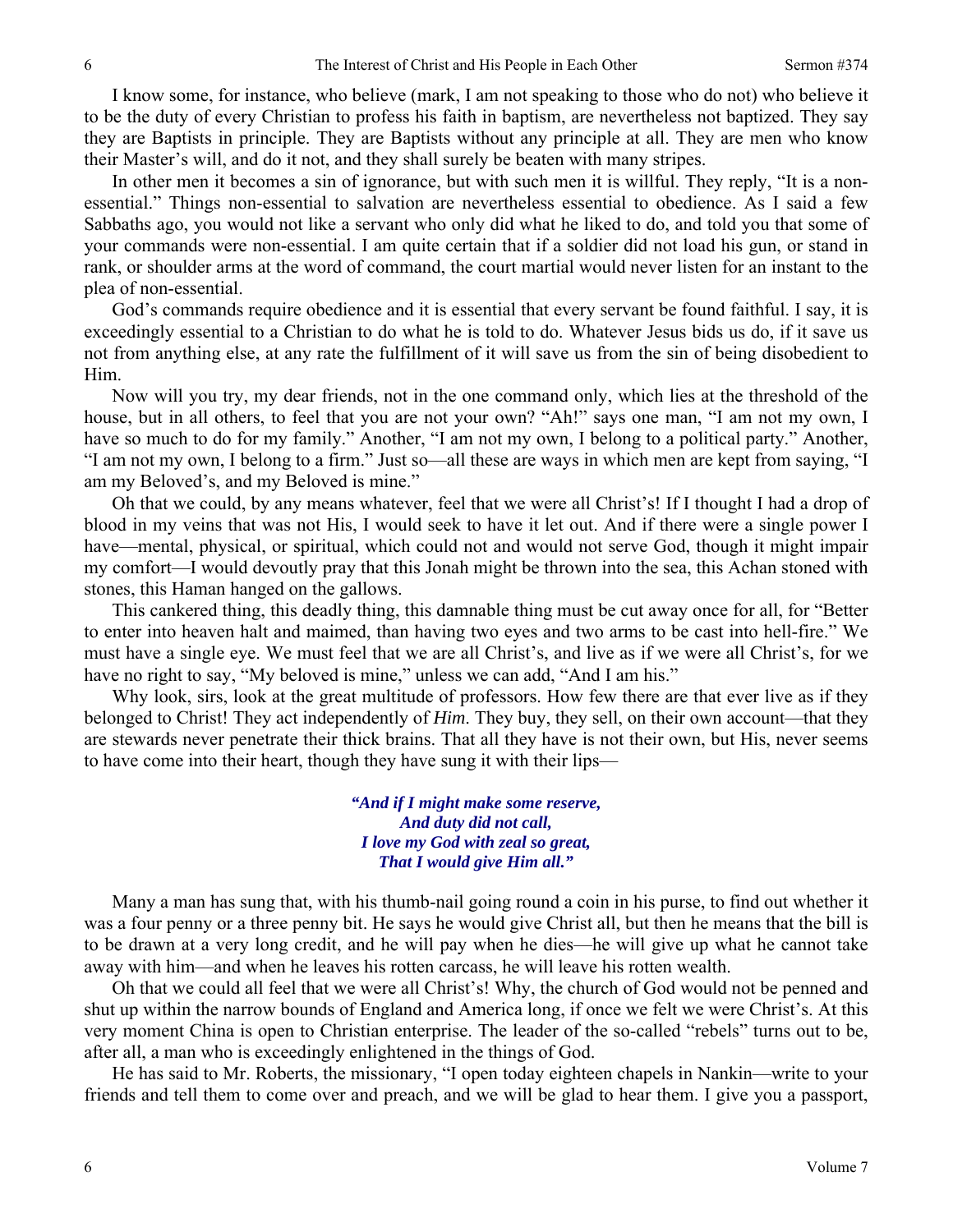7

that no man may touch you, and any man who will preach Christ's Gospel shall go unharmed through my dominions."

And he actually issued, but a few days before the coming of the last mail, a proclamation by which all idolatry is abolished throughout his dominions, and witchcraft and fortunetelling are made crimes, and he invites and prays his brethren in England especially to send over the Word of Life, that they may have it among the people.

Now, I do honestly avow, if this place had not been built, and I had had nothing beyond the narrow bounds of the place in which I have lately preached, I should have felt in my conscience bound to go to learn the language and preach the Word there. But I now know what to do. I *must* here abide, for this is *my* place, but I would to God some were found in the church, some in London, who have not such a gracious tie as this to keep them in their own land, to say, "Here am I, send me. I am Christ's man. There is Christ's field. Let me go and reap it, for the harvest is ripe. Help me, O God, and I will seek to ingather it for Your honor."

"My beloved is mine, and I am his." That last "I am his" would make life cheap, and blood like water, and heroism a common thing, and daring but an everyday duty, and self-sacrifice the very spirit of the Christian life. Learn well, then, the meaning of that sentence, "*I am his*."

But will you please notice once again—(I fear lest I shall weary you and therefore will be brief)— "My beloved is mine"—that is my calling. He calls me to Him. He gives Himself to me. He is mine. I am His—that is my election*.* I was His before I knew Him to be mine, but I learned my calling first and my election afterwards.

We have scores of people who will not come to Christ, because they cannot understand election. Meet a boy in the street and invite him to go to a two-penny school. "No," says the boy, "I don't feel fit to go to a national school to learn to read and write—for, to tell you the truth, I don't understand the Hebrew language."

You would reply, "But my good lad, you will learn Hebrew afterwards, if you can—but that is no reason, at any rate, why you should not learn English first. Come first to the little school. You shall go afterwards to the grammar school. If you get on, you shall go to the University, take your B.A. degree, and perhaps come out as a Master of Arts."

But here we have poor souls that want to be have their M.A.'s before they have gone to the penny school. They want to read the tomes before they will read the primer book. They are not content to spell A, B, C—"I am a sinner, Christ is a Savior"—but they long to turn over the book of decrees and find out the deep things of God.

You shall find them out afterwards—you shall go step by step, while the Master shall say to you each time, "Friend, come up higher." But if you begin with election, you will have to come down again—for there will be a more honorable man than you, who will come in and you will begin with shame to take the lowest place.

I have seen plenty of high-flying Christians who began at the top of the tree. They were *the* men wisdom would die with them—the judges, the dictators, the very consuls, the cardinals, the popes—they knew everything. And whenever such men are gracious men, the Lord always puts the lancet into them, and makes them grow smaller, and smaller, and smaller, till at last they say, "Woe is me, for I am undone," and they cry, "My soul is even as a weaned child."

Begin at the bottom and grow up. But do not begin at the top and come down. That is hard work but going up is pleasant work, joyous work. Begin by saying, "My beloved is mine." You shall come to know your election by and by, and say, "I am his."

And now I do not think I will preach any longer about my text, but just come down upon my hearers for a few minutes, with all my might. How many among us can dare to say this tonight? Hundreds of you can. Thousands of you can. If this were the day of judgment—if tonight you stood, fresh risen from your graves—if now you heard the trumpet sound—if now you saw the King in His beauty sitting upon the great white throne, I know that many of you would say, "My beloved is mine, and I am his."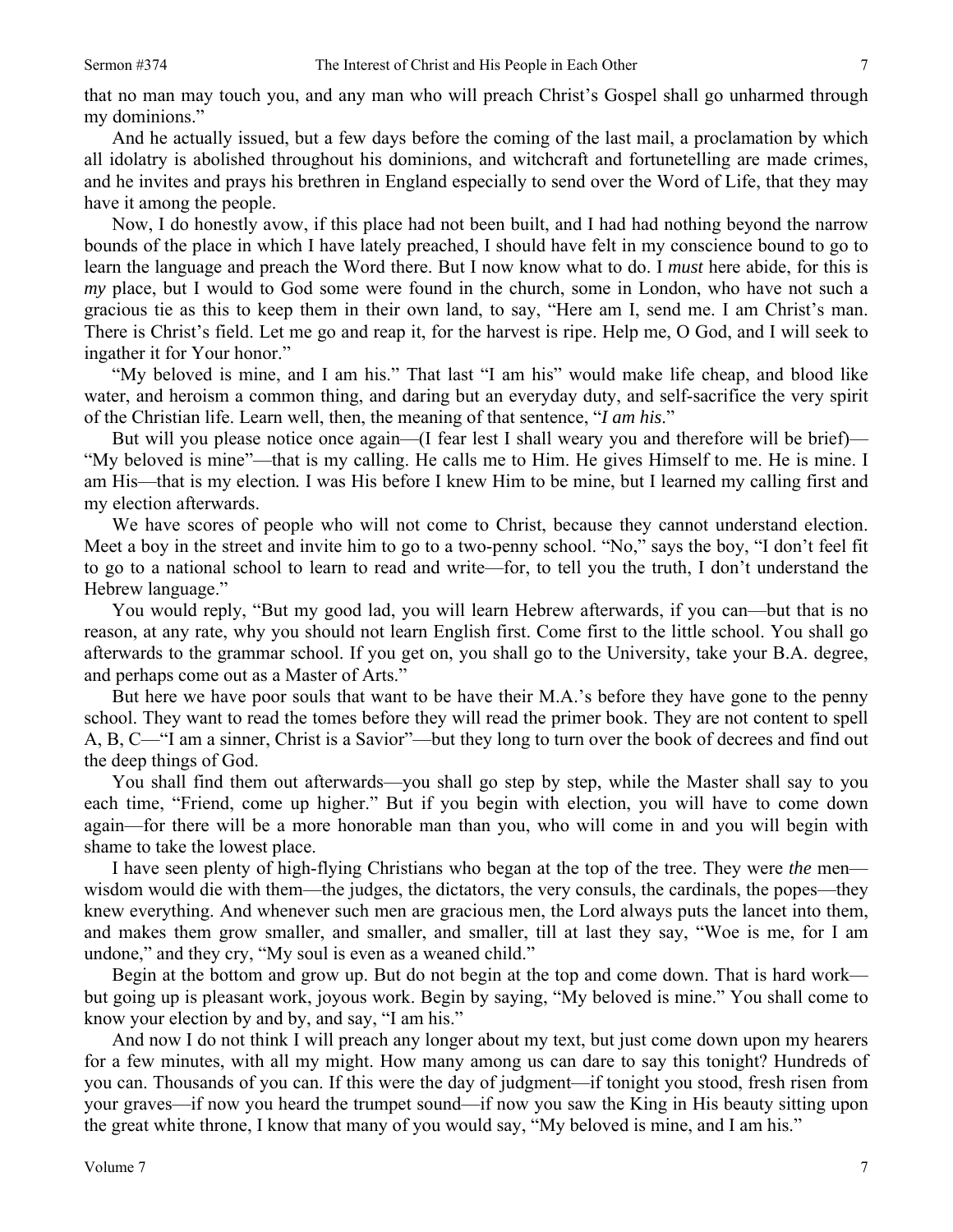If this day the millennial reign of Christ had begun—if the vials had been opened, the plagues poured out, and if now Christ were come—that the wicked might be driven out and that his saints might reign—I am sure there are many of you who would say, "Welcome, welcome, Son of God. My beloved is mine, and I am his."

And there are many of you, too, who if the angel of death should pass the pew, and flap his black wings into your face, and the cold air of death should smite you, would say, "'Tis well, for my beloved is mine, and I am his." You could shut your eyes and your ears to the joys, and to the music of earth, and you could open them to the splendors and melodies of heaven.

To be fearless of death should always be the mark of the Christian. Sometimes a sudden alarm may rob us of our presence of mind, but no believer is in a healthy state if he be not ready to meet death at any hour and at any moment. To walk bravely into the jaws of the dragon—to go through the iron gates and to feel no terror—to be ready to shake hands with the skeleton king, to look on him as a friend, and no more a foe—this should be the habitual spirit and the constant practice of the heir of heaven.

Oh! if this be written on my soul, "My beloved is mine, and I am his," come, welcome death!

## *"Come, death, and some celestial band, I'll gladly go with you."*

*But—*and a solemn "but"—pass the question round these galleries, and in this area, and how many among you must say, "I never thought of that. I never thought whether I was Christ's, or Christ mine." I will not rebuke you tonight. I will not thunder at you. God's grace to me forbids that *this* should be a day of thunder. Let it be a day of feasting to every one and of sorrow to none.

What shall I say to you, then, but this? O that Christ *may* be yours. When He was here on earth, He chose to go among sinners—sinners of the blackest hue. And now He is in heaven, up yonder He loves sinners as much as ever He did. He is as willing to receive you tonight as to receive the thief. It will give as much joy to His heart to hear your cry tonight, as when He thanked God that these things were revealed unto babes.

It is to His honor that you should be His. It is to His joy that He should be yours. Sinner! if you will have Christ—if now the Spirit of God makes you willing—there is no bar on God's part when the bar is taken away on yours. If you are willing, He is more willing than you are. If the gate of your heart be on the latch, the gate of heaven is wide open. If your soul do but yearn after Christ, His heart has long yearned after you. If you have but a spark of love to Christ, He has a furnace of love to you.

And if you have none at all—no love, no faith—oh! may you have it now! "Believe in the Lord Jesus Christ, and you shall be saved." You, yes, *you*! Did you come here out of curiosity? Zaccheus heard Christ out of curiosity, but he was saved. Did you come for a worse purpose? God bless you, anyhow, for whatever you came, and may He bring you to Himself tonight!

Trust Christ now and you are saved. My life for yours—if you perish trusting in Christ, I will perish too. Even should I have an ear listening to me which belongs to a harlot, to a thief, to a murderer, yet, "He that believeth in the Lord Jesus Christ shall be saved." And if you believe in Him, and you are lost, I will be lost with you, and the whole church of Christ must be lost too, for there is the same way to heaven for the best as for the worst—for the vilest as for the most righteous.

"No man cometh unto the Father but by Christ." Nothing can damn a man but his own righteousness. Nothing can save him but the righteousness of Christ. All your sin—your past sin—shall not destroy you—if you now believe in Jesus, it shall be cast into the sea forever, and you shall begin again as though you had never sinned. His grace shall keep you for the future, and you shall hold on your way, an honor to Christ's grace, and a joy to your own soul.

But if you are disobedient and will not eat of the good of the land, then will I say, as Esaias said of old, "I am found of them that sought me not, but all day long have I stretched out My hands to an